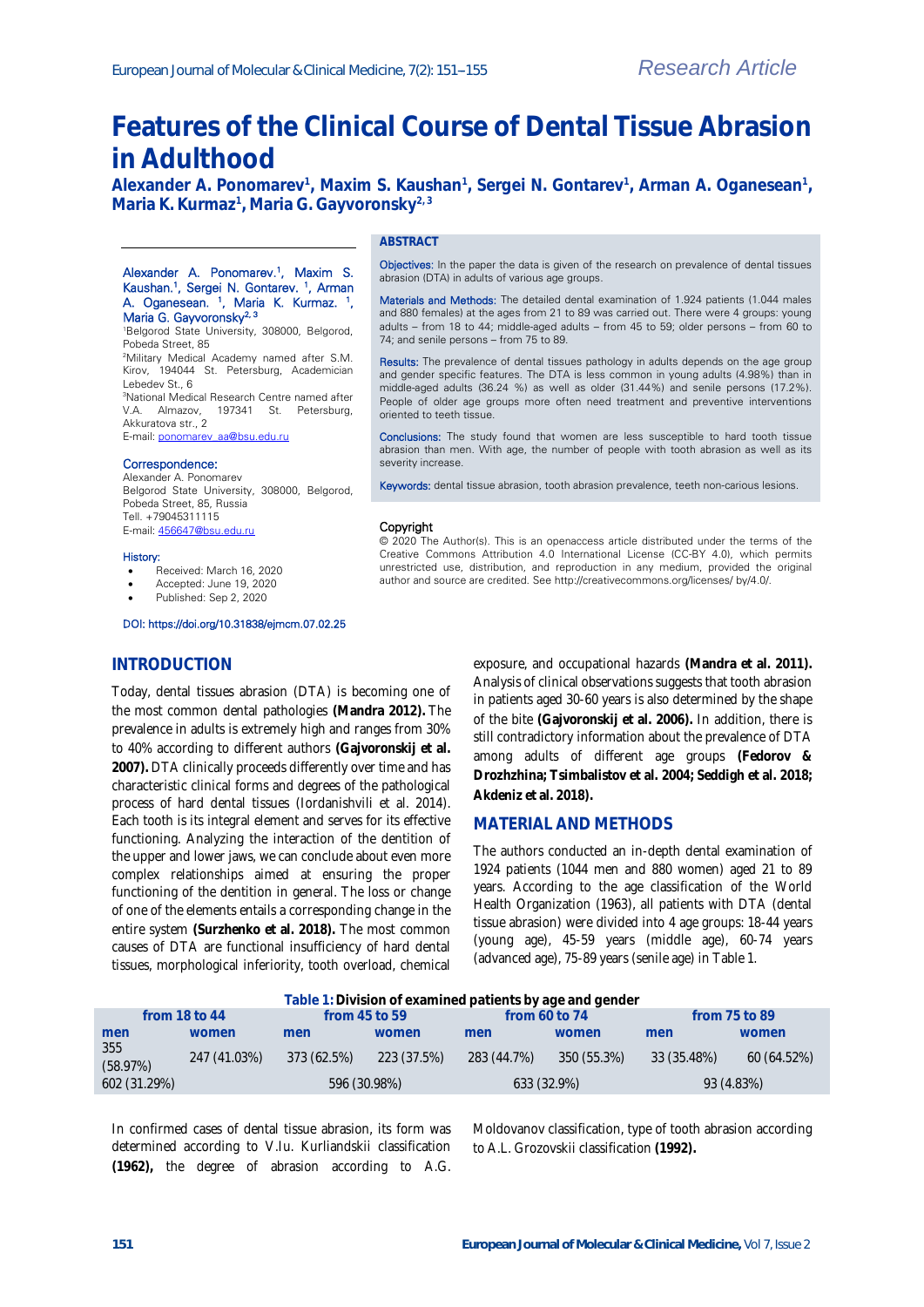## **RESULTS AND DISCUSSION**

At a young age, dental tissue abrasion was diagnosed in 30 (4.98%) of the 602 subjects, while the pathological process was detected in 17 (56.7%) men and 13 (43.3%) women.

Most often, at a young age, a generalized form of DTA was diagnosed in 25 (83.3%) people: 14 (56%) men and 11 (44%) women. The localized DTA was observed only in 5 (16.7%) patients: 3 men and 2 women (Fig. 1)



**Figure 1: Gender distribution of various forms of abrasion in young patients.**

Most often, at a young age, the 1st degree of dental tissue abrasion was diagnosed in 28 (93.3%) people: 15 (53.57%) men and 13 (46.43%) women. Only 2 (6.7%) men were diagnosed with a 2nd degree of dental tissue abrasion. None of women had second degree abrasion diagnosed. Patients with 3rd and 4th degree of abrasion were not identified (Fig. 1)

In addition to the degree of abrasion in young people, its shape was determined. The horizontal shape was recorded in 27 (90%) people: 15 (55.55%) men and 12 (44.45%) women. Rarely, in this age group, vertical and mixed DTA were diagnosed. Vertical DTA was diagnosed at a young age in 2 (6.67%) patients: 1 man and 1 woman, and mixed DTA was diagnosed in only 1 man.

Based on the medical history, the main cause of DTA was malocclusion and TMJ (temporomandibular joint) pathology.

Examination of people of the middle age group showed that dental tissue abrasion was diagnosed in 216 (36.24%) of 596 subjects: 124 (57.4%) men and 92 (42.6%) women.

Similar to a young age, the middle age group most often had generalized DTA, namely 152 (70.4%) people: 91 (59.87%) men and 61 (40.13%) women. Localized DTA was noted only in 64 (29.6%) people: 33 (51.55%) men and 31 (48.45%) women (Fig. 2).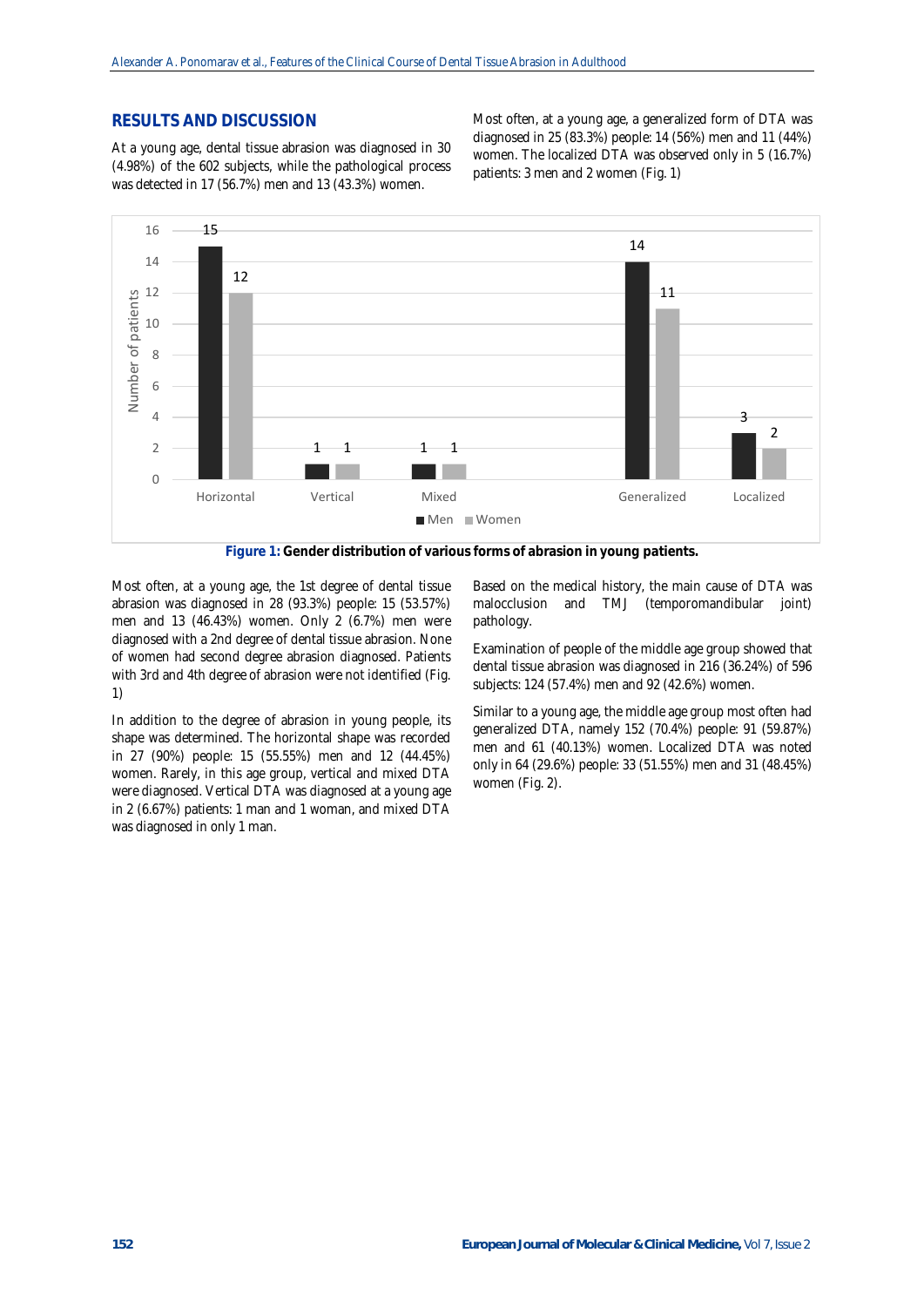

**Figure 2: Gender distribution of various forms of abrasion in middle-aged patients.**

Most often, the middle-age group was diagnosed the 1st degree of abrasion - 178 (82.4%) people, of which 108 (60.67%) were men and 70 (39.33%) were women. In 33 (15.27%) patients, the 2nd degree of DTA was diagnosed: 14 (42.42%) men and 19 (57.58%) women. The 3rd degree of dental tissue abrasion was diagnosed only in 4 (1.86%) subjects, namely in 2 men and 2 women. The fourth degree of dental tissue abrasion was diagnosed only in 1 woman of this age group.

Horizontal DTA in the middle-age groups was diagnosed in 191 (88.43%) people: 106 (55.5%) men and 85 (44.5%) women. The young-age group had both vertical and mixed DTA. Thus, vertical DTA was diagnosed in 12 (5.55%) patients: 8 (66.66%) men and 4 (33.34%) women, and mixed DTA was diagnosed in 13 (6.02%) people: 10 (77%) men and 3 (23%) women (Fig. 2).

A review of the medical history of middle-aged people made it possible to establish some reasons for the development of DTA, namely malocclusion, secondary anodontia of certain groups of teeth and the TMJ (temporomandibular joint) pathology.

Examination of the middle-aged patients showed dental tissue abrasion in 199 (31.44%) of 633 subjects: 111 (55.78%) men and 88 (44.22%) women.

Similar to young and middle-aged people, the most common among older people was generalized DTA, namely in 148 (74.37%) people: 80 (54.05%) men and 68 (45.95%) women. Localized DTA was observed only in 51 (25.63%) subjects: 31 (60.78%) men and 20 (39.22%) women.



**Figure 3: Gender distribution of various forms of abrasion in elderly patients.**

Older people were most often diagnosed with the 1st degree of dental tissue abrasion - 135 (67.84%) people, of which 70

(51.85%) were men and 65 (48.15%) were women. The second degree of DTA was diagnosed in 39 (19.6%) patients: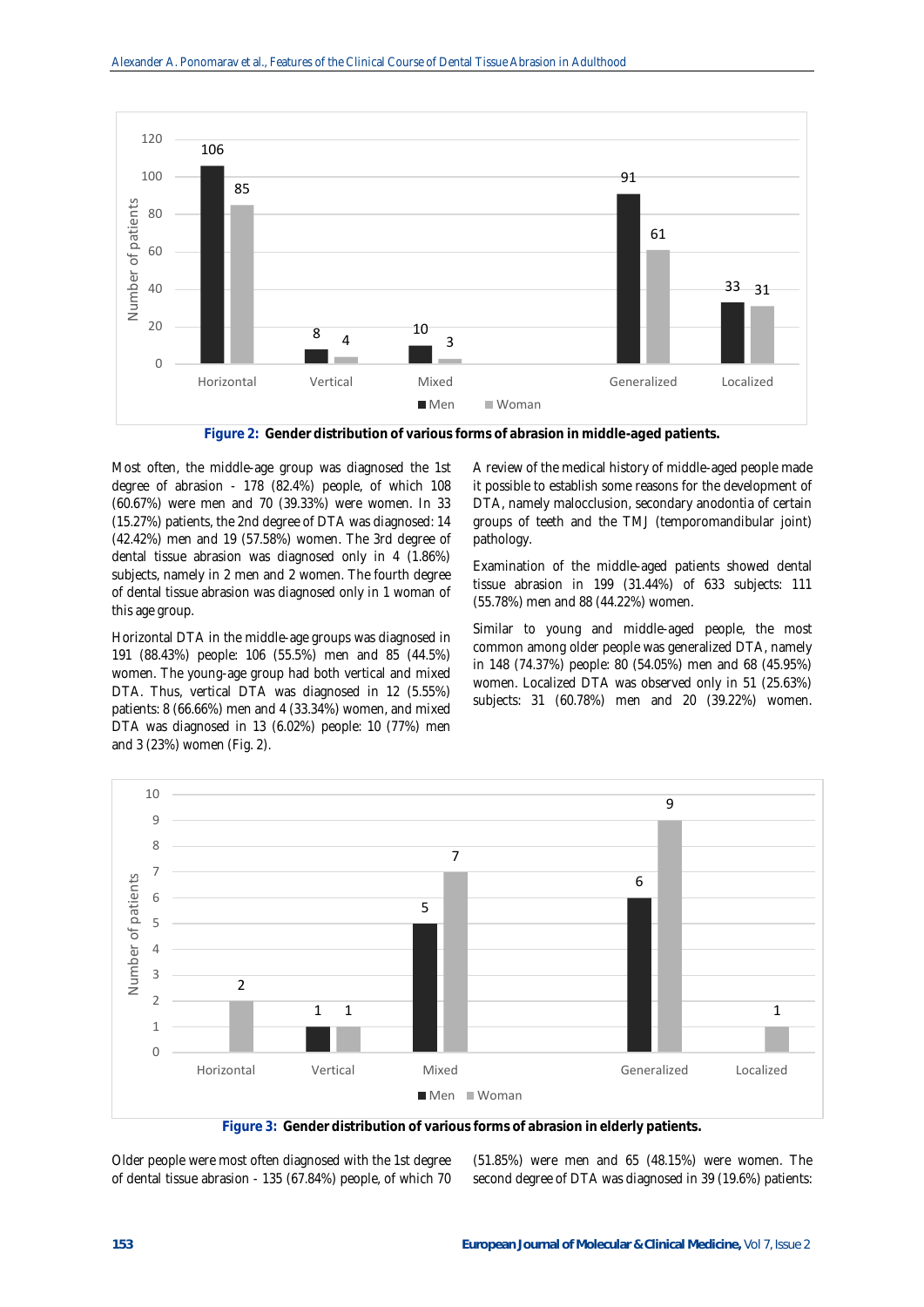27 (69.23%) men and 12 (30.77%) women. The third degree of DTA was diagnosed in 21 (10.55%) subjects of this age group: 12 (57.14%) men and 9 (42.86%) women. The fourth degree of abrasion was found in 2 men and 2 women.

The horizontal pathological process was detected in 160 (80.4%) people: 93 (58.12%) men and 67 (41.88%) women. Rarely, the older people were diagnosed with vertical and mixed DTA. Vertical DTA was diagnosed in 22 (11.05%) people: 4 (18.2%) men and 18 (81.8%) women, and mixed

DTA was diagnosed in 17 (8.55%) people: 14 (82.35%) men and 3 (17.65%) women (Fig. 3).

The causes of DTA in the old-age groups were a partial loss of tooth groups, pathology of TMJ and masticatory muscle parafunction.

Examination of people of senile age showed that dental tissue abrasion was detected in 16 (17.2%) of the 93 patients examined during a clinical study. The pathological process was diagnosed in 6 (37.5%) men and 10 (62.5%) women.





Similar to an old age, the senile age group most often had generalized DTA, namely 15 (93.75%) people: 6 (40%) men and 9 (60%) women. Localized DTA was noted only in 1 (6.25%) woman (Table 4).

With age, the severity of DTA increased. Two (12.5%) patients had a 1st degree of dental tissue abrasion (2 women). The second degree of dental tissue abrasion was diagnosed in 4 (25%) people: in 2 men and 2 women. The senile-age group was most frequently diagnosed with the third degree of dental tissue abrasion - in 6 (37.5%) people, of which 3 were men and 3 - women. Four (25%) people had the 4th degree of dental tissues abrasion: 1 man and 3 women.



**Figure 5: The severity of abrasion of hard tooth tissues depending on age.**

Senile people rarely had horizontal DTA: only in 2 women. Vertical DTA was diagnosed in 2 (12.5%) people, including 1 man and 1 woman, and mixed DTA was diagnosed in 12

(75%) people: 5 (41.67%) men and 7 (58.33%) women (Fig. 5).